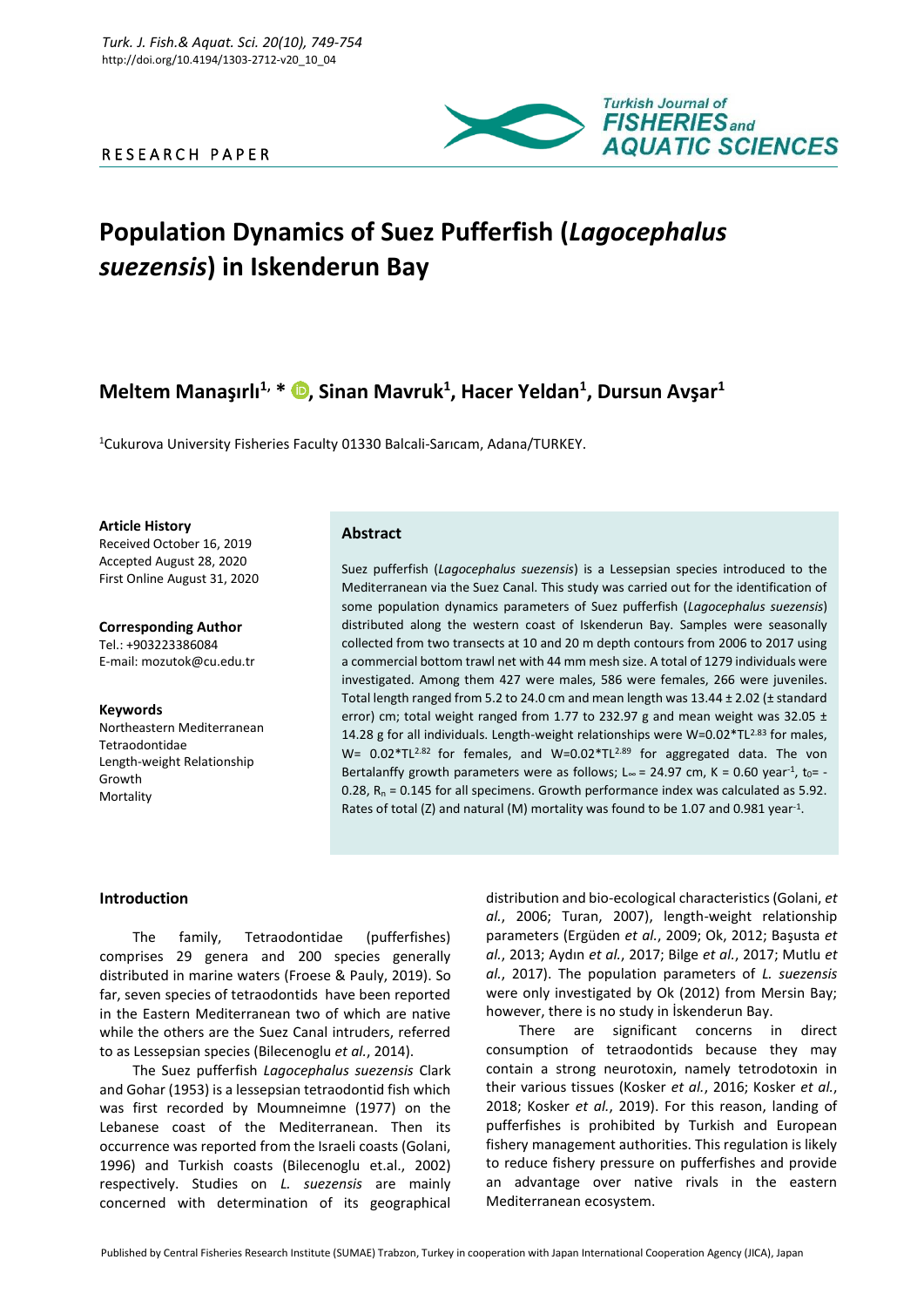Iskenderun Bay is one of the most important fishing areas in the Northeastern Mediterranean (Gucu & Bingel, 1994). The commercial fishing in Iskenderun Bay is primarily based on bottom trawling which is a multispecies fishery. Lessepsian fishes constitute an important part of this fishery as target, by-catch or discard species (Yemisken *et al.*, 2014; Ozyurt *et al.*, 2018).

The purpose of this study is to gather basic biological information on population status of Suez pufferfish, *L. suezensis* distributed in Iskenderun Bay, a semi enclosed shallow water body in the north-eastern tip of Mediterranean. In this context length-weight relationship, growth parameters, and total and natural mortality rates were calculated.

#### **Materials and Methods**

Samples were seasonally collected throughout 11 years, between 2006 and 2017 at two transects at 10 and 20 m depth contours between Yumurtalık and Botaş in the west coast of Iskenderun Bay, Northeastern Mediterranean (Figure 1). A commercial bottom trawler using a traditional Mediterranean type bottom trawl net with a 44 mm cod end mesh-size was employed for operations. Each tow lasted one hour. *L. suezensis* samples were sorted from the catch and carried to the laboratory at the Çukurova University Fisheries Faculty of in cold storage. In the laboratory, the length of specimens was measured to the nearest 0.1 cm and the weight was scaled to the nearest 0.01 g. Then the sex of specimens was determined and recorded.

The medians and their 95% confidence intervals were calculated for catch per unit effort (CPUE) values in weight and number (Mcgill *et al.*, 1978). The

significance of depth related and seasonal changes of CPUE values were tested using Wilcoxon rank sum tests and Kruskal-Wallis tests, respectively (Sokal & Rohlf, 2012). Then significant variations were investigated by applying Chi square-based Nemenyi post-hoc tests (Pohlert, 2014). Interannual changes of CPUE values were tested using Mann-Kendal time series correlation (Hipel & McLeod, 1994; McLeod, 2011). All statistical analyses were performed using R language and environment for statistical computation (R Core Team, 2019).

Electronic length frequency analysis (ELEFAN) (Pauly et. al., 1984) was used to calculate von-Bertalanffy growth functions (VBGF). The parameters of VBGF were estimated using ELEFAN function (Taylor & Mildenberger, 2017) in TropFishR library (Mildenberger *et al.*, 2017) of R. To find the best growth curve passing through the maximum number of peaks, different starting samples and starting lengths were subjected to the goodness-of-fit tests by assessing the ratio Rn= (10ESP/ASP)/10. The VBGF was as follows;

$$
L_t = L_{\infty} \big( 1 - e^{(-K(t - t_0))} \big)
$$

L<sub>t</sub>, is the total length at age t, L $∞$  is asymptotic length,  $K$  is growth coefficient and  $t_0$  was calculated using the empirical equation of Pauly (1980):

$$
log_{10}(-t_0) = -0.3922 - 0.2752 10g_{10} L_{\infty} - 1.038 log_{10} K
$$

Pauly and Munro (1984)'s ∅′ index was also calculated to compare the growth performance with previous studies;

$$
\emptyset' = lnK + 2lnL_{\infty}
$$



**Figure 1.** Sampling area and trawling transects at 10 and 20 m.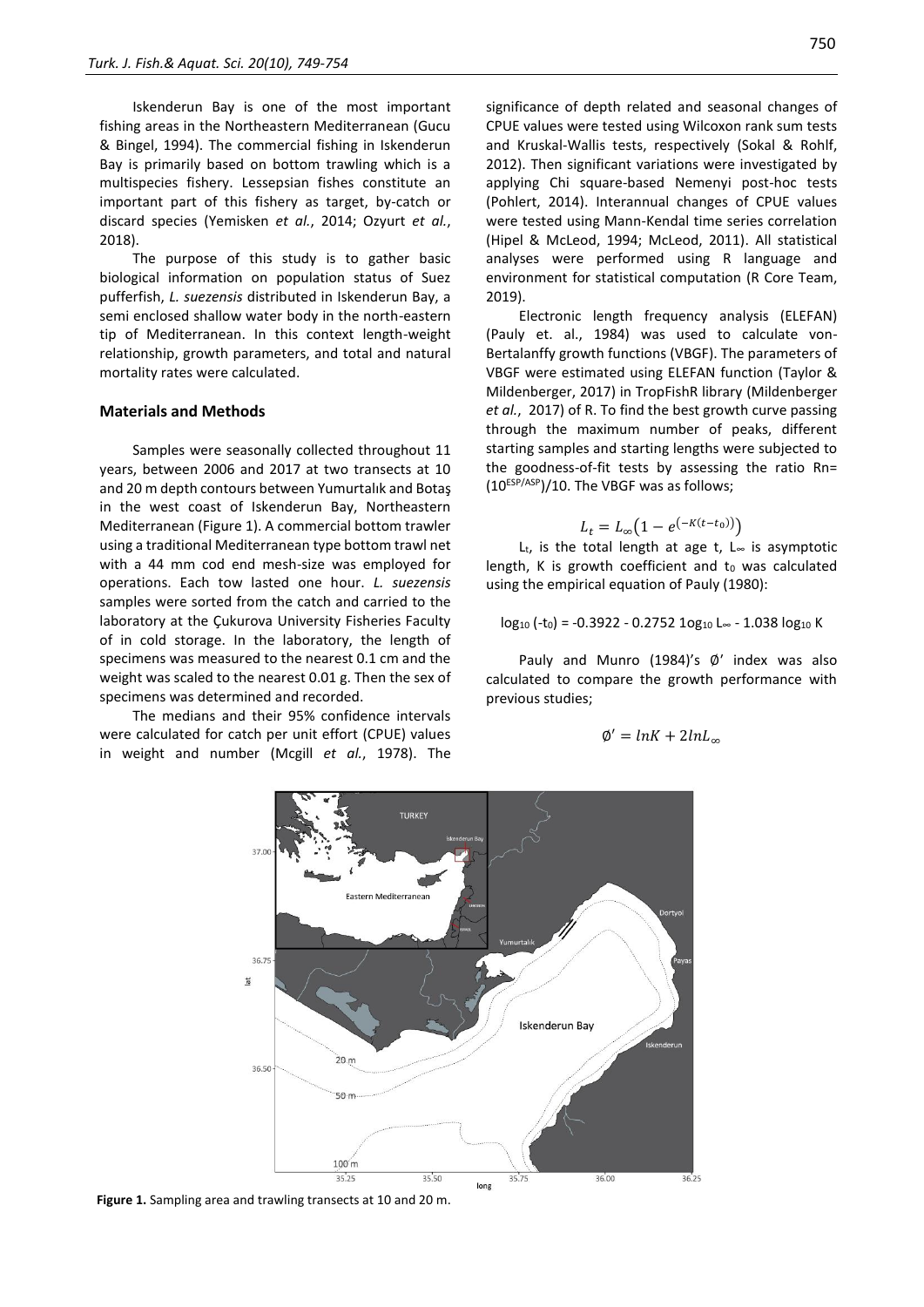The length-weight relationships were determined according to the allometric equation given by Ricker (1975). The regressions were fitted using ordinary least square approximation after the length and weight were transformed to their natural logarithms. The allometric equation was as follows:

$$
W = aL^b
$$

Where; W is the total weight, a and b are regression coefficients, and L is the total length. The confidence intervals (95%) of the regression coefficients were calculated in order to compare sexes.

The difference of overall sex ratio from 1:1 was tested by using  $\chi^2$  test. The interannual changes of sex ratio were investigated using Mann-Kendal time series correlation (Hipel & McLeod, 1994; McLeod, 2011).

The rate of total mortality (Z) was calculated using estimates of the growth parameters (K,  $L_{\infty}$ ), using the average length equation according to Beverton and Holt (1956):

$$
Z = Kx \frac{L_{\infty} - \overline{L}}{\overline{L} - L'}
$$

 $\overline{L}$ : The average total length (13.44 cm) of fish used in the calculation of the growth coefficients and

L ' : The lower limit of the smallest fully represented the total length class (7 cm) in the samples

The rate of natural mortality (M) was calculated with the empirical formula given by (Then et.al., 2015) using the function M-empirical in TropFishR library (Mildenberger *et al.*, 2017).

$$
M = 0.418K^{0.73} L_{\infty}^{-0.33}
$$

#### **Results**

During the study period *L. suezensis* was observed in 55 tows out of 92 bottom trawl operations (%60). The median catch per unit effort (CPUE) was 183.98 g/hour (5.49 – 362.47; 95% confidence intervals) in weight, and 7 individual/hour (1 - 13; 95% ci) in number. The depth related changes of CPUE was not significant neither in weight (W = 1189, p = 0.29) nor in number (W = 1219, pvalue = 0.19); whereas, significant seasonal changes were detected both in weight ( $\chi^2$ =32.33, df = 3, P<0.001) and in number ( $\chi^2$ =28.98, df = 3, P<0.001). Based on Nemenyi post hoc test, the median of the weight and number values were lower in summer in contrast with other seasons (P<0.05). The inter-annual changes of CPUE were not found to be significant both in weight (Mann-Kendal  $\tau$  = -0.02, p =0.86) and in number (Mann-Kendal  $\tau$  = -0.04, p =0.70).

For population dynamics, a total of 1279 specimens were investigated. Among them 33.4% were male (427), 45.81% were female (586) and 20.79% were juveniles (266). The overall sex-ratio was calculated as 0.58 (1:0.73) and females were slightly dominant in the population ( $\chi^2$ = 24.34, P<= 0.001). Interannual changes in the sex ratio were not found to be significant (Mann-Kendal  $\tau$  = -0.21, p =0.54). The specimens smaller than 9 cm total length could not be sexed. Total length and weight of the examined fish ranged from 5.2-24.2 cm (Figure 2) to 77-232.97 g, respectively. Mean length and weight values and standard deviations were calculated as 13.44 ± 2.02 cm and 32.05 ± 14.28 g, respectively. The seasonal length-frequency distributions and von-Bertalanffy growth curves were shown in Figure 2.

The best fit to the length frequency distributions was obtained by the growth parameters as  $L \approx$  = 24.97 cm,  $K = 0.60$  year<sup>-1</sup>, Rn = 0.145 for total individuals. Afterwards, to was calculated as -0.28 year. The growth performance index of the population was calculated as ∅ ′= 5.92. The total (Z) and natural mortality (M) were calculated as 1.07 year<sup>-1</sup>, 0.98 year<sup>-1</sup>, respectively.

Length-weight relationship parameters of *L. suezensis* were given in Table 1. In males, females and overall data, exponential coefficients (b) were significantly smaller than three, which indicates growth is negative allometric in *L. suezensis* population in Iskenderun Bay.



Figure 2. Length-Frequency distributions and von Bertalanffy growth curves.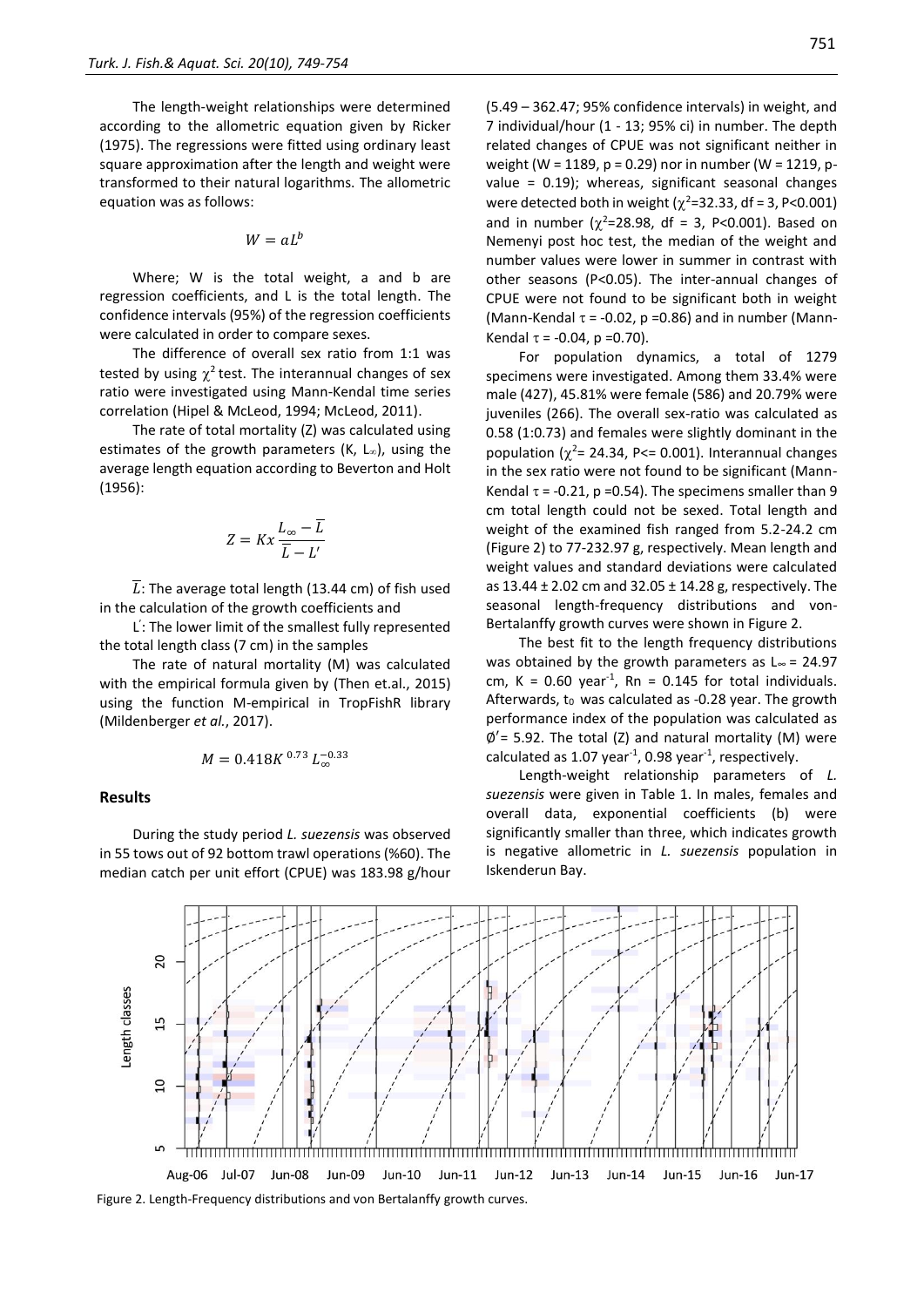|               | <b>Individuals Numbers</b> | Length-Weight Relationship Parameters |                 |                |  |  |
|---------------|----------------------------|---------------------------------------|-----------------|----------------|--|--|
| Sex           |                            | a                                     | b               | R <sup>2</sup> |  |  |
|               |                            | 0.019                                 | 2.83            |                |  |  |
| Male          | 427                        | $(0.015 - 0.024)$                     | $(2.74 - 2.92)$ | 0.91           |  |  |
|               |                            | 0.02                                  | 2.82            |                |  |  |
| Female        | 586                        | $(0.017 - 0.024)$                     | $(2.76 - 2.88)$ | 0.93           |  |  |
|               |                            | 0.016                                 | 2.88            |                |  |  |
| Juvenile      | 266                        | $(0.007 - 0.039)$                     | $(2.53 - 3.24)$ | 0.89           |  |  |
|               |                            | 0.017                                 | 2.89            |                |  |  |
| All Specimens | 1279                       | $(0.015 - 0.018)$                     | $(2.85 - 2.93)$ | 0.95           |  |  |

**Table 1.** Length-weight relationship parameters for males, females, juveniles and all specimens combined (the ranges in parentheses show 95% confidence intervals)

#### **Discussion**

In general, length and weight ranges of *L. suezensis* individuals investigated in this study were in accordance with the previous studies performed in the Northeastern Mediterranean (Table 2). On the other hand, here we report a higher maximum length (24 cm) than those from the previous studies (Erguden *et al.*, 2009; Ok, 2012; Basusta *et al.*, 2013; Aydın *et al.*, 2017; Bilge *et al.*, 2017; Mutlu *et al.*, 2017). Our samples were collected in an area where bottom trawl fishery is permanently restricted. Therefore, reduced fishery pressure may be a reason why larger fishes are present in the study area (Bingel, 1987; Cicek *et al.*, 2014). Additionally, temporal coverage of our sampling is wider than previous studies and this should be considered while comparing the results.

In this study, the value of "b" was calculated as 2.83 for males, 2.82 for females and 2.89 for combined specimens including juveniles; there was no statistically significant difference between the two sexes (Table 1). Additionally, *L. suezensis* population inhabiting Iskenderun Bay showed negative allometry in growth characteristics. These results are in accordance with the previous studies performed in Iskenderun Bay (Erguden *et al.*, 2009; Basusta *et al.*, 2013). On the other hand, both isometry (Aydın *et al.*, 2017) and positive allometry (Ok, 2012) were also reported for this species from Antalya and Mersin Bays, respectively. These controversies can be due to the differences among the spatiotemporal extent of the studies.

The von-Bertalanffy growth parameters of *L. suezensis* calculated in Iskenderun Bay (this study) and Mersin Bay (Ok, 2012) were compared in Table 3. The

| Authors                                | Erguden et<br>al., 2009 | Basusta et al.,<br>2013                                         | Ok, 2012                                                                 | Bilge et al.<br>2017   | Aydın et al.<br>2017          | Mutlu et<br>al. 2017 | This study                                                                      |
|----------------------------------------|-------------------------|-----------------------------------------------------------------|--------------------------------------------------------------------------|------------------------|-------------------------------|----------------------|---------------------------------------------------------------------------------|
| Area                                   | Iskenderun              | Iskenderun                                                      | Erdemli-Tırtar                                                           | South Aegean<br>Sea    | Antalya Bay                   | Antalya<br>Bay       | Iskenderun                                                                      |
| N                                      | 86                      | 979                                                             | 1430                                                                     | 84                     | 150                           | 747                  | 1279                                                                            |
| Sex Ratio                              |                         | 50.46 $9$                                                       | 32.399                                                                   |                        |                               |                      | 33.4 <sub>o</sub>                                                               |
| $(\%)$                                 |                         | 49.54ď                                                          | $23.55$ ơ                                                                |                        |                               |                      | 45.819                                                                          |
| $L$ (cm)<br>Min-Max<br>Mean±Sh<br>W(g) | 10.2-16.7               | $6.5 - 17.1$<br>13.944± 1.296                                   | $6 - 23$                                                                 | $8.6 - 15.9$<br>10.627 | 11.5 - 26.8<br>$16.1{\pm}2.9$ | $4 - 18.5$           | $5.2 - 24.0$<br>13.44±2.02                                                      |
| Min-Max<br>Mean±Sh                     | 12.5-54.88              | $6.0 - 60.0$<br>31.63±8.903                                     |                                                                          | 7.94 43.56<br>15.47    | $18.7 - 87$<br>58.3±44.7      | $1.1 - 92.4$         | 1.77-232.97<br>32.05±14.28                                                      |
| a                                      | $0.0236$ $9 + 5$        | $0.01989 + \sigma$<br>$0.027$ ď<br>0.01459<br>$2.7959 + \sigma$ | $0.0120$ $9 + 5$<br>0.0138 <sub>o</sub><br>0.01159<br>$2.99819 + \sigma$ | $0.02139 + \sigma$     | $0.01429 + \sigma$            | $0.01959+$<br>ď      | $0.0169 + \sigma$<br>0.019 <sub>o</sub><br>$0.029 + \sigma$<br>$2.899 + \sigma$ |
| b                                      | $2.7499 + \sigma$       | 2.6764 <sub>o</sub><br>2.91449                                  | 2.95060<br>3.02529                                                       | $2.75869 + \sigma$     | $2.95579 + \sigma$            | $2.8369 + \sigma$    | 2.832 <sub>o</sub><br>2.8199                                                    |
| 95% CI of b<br>S.E. (b)                | ± 0.063                 | $± 0.00149 + σ$<br>$± 0.0025$ ď<br>± 0.00199                    |                                                                          | ±0.0157<br>±0.0234     | $+0.048$                      |                      | $±0.049 + σ$<br>$±0.09$ ď<br>±0.069                                             |
| r <sup>2</sup>                         | 0.957                   | 0.858                                                           | 0.9957                                                                   | 0.871                  | 0.9608                        |                      | 0.95                                                                            |

**Table 2.** *L. suezensis* population parameters reported by different researchers in the Mediterranean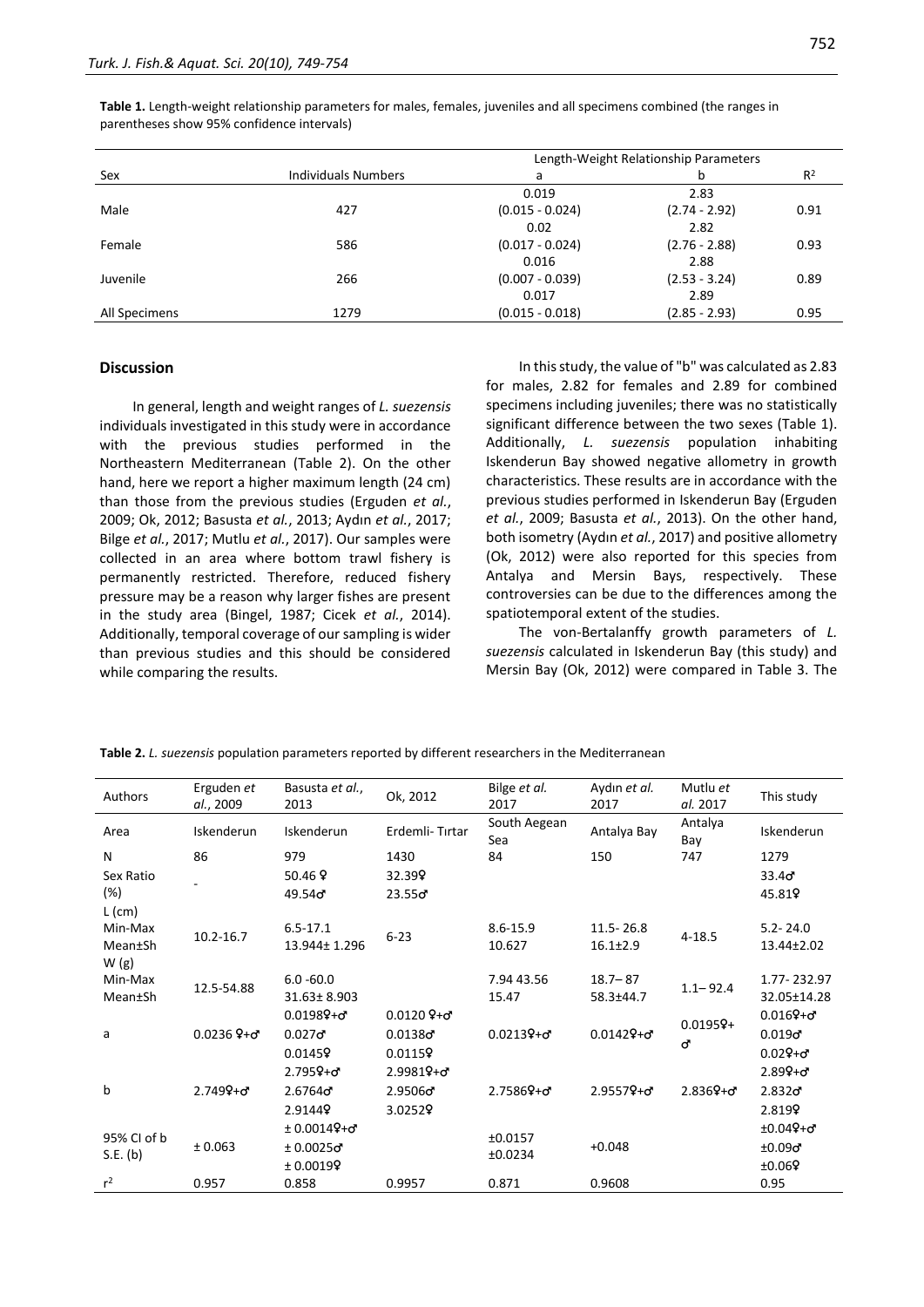**Table 3** Growth parameters of *Lagocephalus suezensis*

|       | von Bertalanffy Growth Parameters |                         |      |      |                       |      |                  |            |
|-------|-----------------------------------|-------------------------|------|------|-----------------------|------|------------------|------------|
| Sex   | L∞ (cm)                           | K (vear <sup>-1</sup> ) |      | WP   | t <sub>0</sub> (year) | Ø'   | Region           | Authors    |
| Total | 24                                | 0.90                    | 0.90 | 0.10 | -                     | 6.25 | <b>NW Levant</b> | Ok, 2012   |
| Total | 24.97                             | 0.60                    | -    |      | $-0.28$               | 5.92 | Iskenderun Bav   | This study |

results were found to be close to each other (Table 3). The asymptotic length was higher and growth coefficient was lower in Iskenderun Bay, as well as the overall growth performance was found to be slightly lower in Iskenderun Bay, according to results of  $\phi'$  index.

### **Conclusion**

Pufferfishes have no commercial importance due to the poison in their edible tissues. According to the recent studies, the amount of tetrodotoxin in the muscle tissue of *L. suezensis* is varying with season and constituting a potential health threat to consumers (Kosker *et al.*, 2019). For this reason, landing of caught pufferfishes has been completely banned by the Turkish national fishery management authority (Anonymous, 2017). Pufferfishes are highly invasive species in the Mediterranean (Mavruk *et al.*, 2017) and the absence of fishery pressure may contribute to their success in colonization and expansion in new habitats. Therefore, even though their direct consumption cannot be suggested, alternative usages of Suez pufferfishes should be explored in order to enhance its economic value and increase exploitation level so that the ecological advantage of low fishery pressure can be suppressed.

#### **Conflicts of Interest**

The authors declare that they have no competing interests.

#### **Acknowledgements**

We would like to express our graditutes to Çukurova University for their support.

### **References**

- Anonymous (2017). Republic of Turkey Ministry of Agriculture and Forestry General Directorate of Fisheries and Fisheries Communiqué No. 4/1 Regarding Commercial Fisheries Hunting (Notification No:2016/35). Madde 17/4.http://www.resmigazete.gov.tr/eskiler/2016/08/2 0160813-17.pdf. (Accessed 30 November 2017), in Turkish.
- Aydin, M., Erkan, S., & Dal, I. (2017). Length-weight relationships of the 3 Tetraodontidae (*Lagocephalus sceleratus, Lagocephalus spadiceus, Lagocephalus suezensis*) in the Antalya Bay. Turkish Journal of Maritime and Marine Sciences Volume: 3 Issue: 2 (2017) 67-74. http:// doi.org/10.1371/journal.pone.0011842
- Basusta, A., Basusta, N., Ozer, E. I., Girgin, H., & Aslan, E. (2013). Some Population Parameters of the Lessepsian Suez Puffer (*Lagocephalus suezensiz*) from Iskenderun Bay, Northeastern Mediterranean, Turkey. Pakistan Journal of Zoology, Vol 45(6): 1779-1782.
- Bertalanffy, v. (1938). A quantitative theory of organic growth. Hum. Biol. 10: 181- 213.
- Beverton, R.J.H., & Holt, S.J. (1956). A review of methods for estimating mortality rates in fish populations, with special reference to sources of bias in catch sampling. Rapp. Cons. Int. Explor. Mer, 140: 67-83.
- Bilecenoglu, M., Taskavak, E., & Kunt, K. B. (2002). Range extention of three Lessepsian Migrant Fish (*Fistularia commersoni, Sphyraena flavicaudata, Lagocephalus suenzensis*) in the Mediterranean Sea. J. Mar. Biol. Assoc. U: K. 82: 525-526.

http://doi.org/10.11646/zootaxa.113.1.1

- Bilecenoglu, M., Kaya, M., Cihangir, B., & Cicek, E. (2014). An updaded checklist of the marine fishes of Turkey. Turk J. Zool.38; 901-929. http://doi.org/10.3906/zoo-1405-60
- Bilge, G., Filiz, H., & Yapici, S. (2017). Length-Weight Relationships of Four Lessepsian Puffer Fish Specıes from Muğla Coasts of Turkey*. Natural and Engineering Sciencens and International Journal Supplement,* 2017, 2(3): 36-40. http://doi.org/10.28978/nesciences.369527
- Bingel, F. (1987). Numerical Analysis of Coastal Fisheries in Eastern Mediterranean Final Report of Fisheries Project. Icel, 1987; Project number. 80070011, 312 (in Turkish).
- Cicek, E., Karatas, M., Avsar, D., & Moradi, M. (2014). Catch Composition of the bottom trawl fishery along the Coasts of Karataş-Adana (Northeastern Mediterranean Sea). International Journal of Aquatic Biology*,* 2 (5): 229- 237. http://doi.org/10.22034/ijab.v2i5.134
- Erguden, D., Turan, C., & Gurlek, M. (2009). Weight–Length Relationships for 20 Lessepsian Fish Species Caught By Bottom Trawl on the Coast of Iskenderun Bay (NE Mediterranean Sea, Turkey). Journal of Applied Ichthyology, 25: 133–135.

http://doi.org/10.1111/j.1439-0426.2008.01198.x

- Froese, R., & Pauly, D. (2019). Fishbase. Retrieved from http://www.fish base.org.
- Golani, D. (1996). The Marine Ichthyofauna of the Eastern Levant-History, Inventory, and Characterization. Israel Journal of Zoology. 42 (1): 15-50.
	- http://doi.org/10.1080/00212210.1996.10688830
- Golani, D., Ozturk, B., & Basusta, N. (2006). The Fishes of the Eastern Mediterranean. Turkish Marine Research Foundation. No: 24, İstanbul-Türkiye. 260s.
- Gucu, A. C., & Bingel, F. (1994). Trawlable Species Assemblages on the Continental Shelf of the Northeastern Levant Sea (Mediterranean) with an Emphasis on Lessepsian Migration. Acta Adriatica, 35: 83-100.
- Hipel, K. W., & McLeod, AI. (1994). Time Series Modelling of Water Resources and Environmental Systems. Elsevier.
- Kosker, A.R., Ozogul, F., Durmus, M., Ucar, Y., Ayas, D., Regenstein, J. M., & Ozogul, Y. (2016). Tetrodotoxin levels in pufferfish (*Lagocephalus sceleratus*) caught in